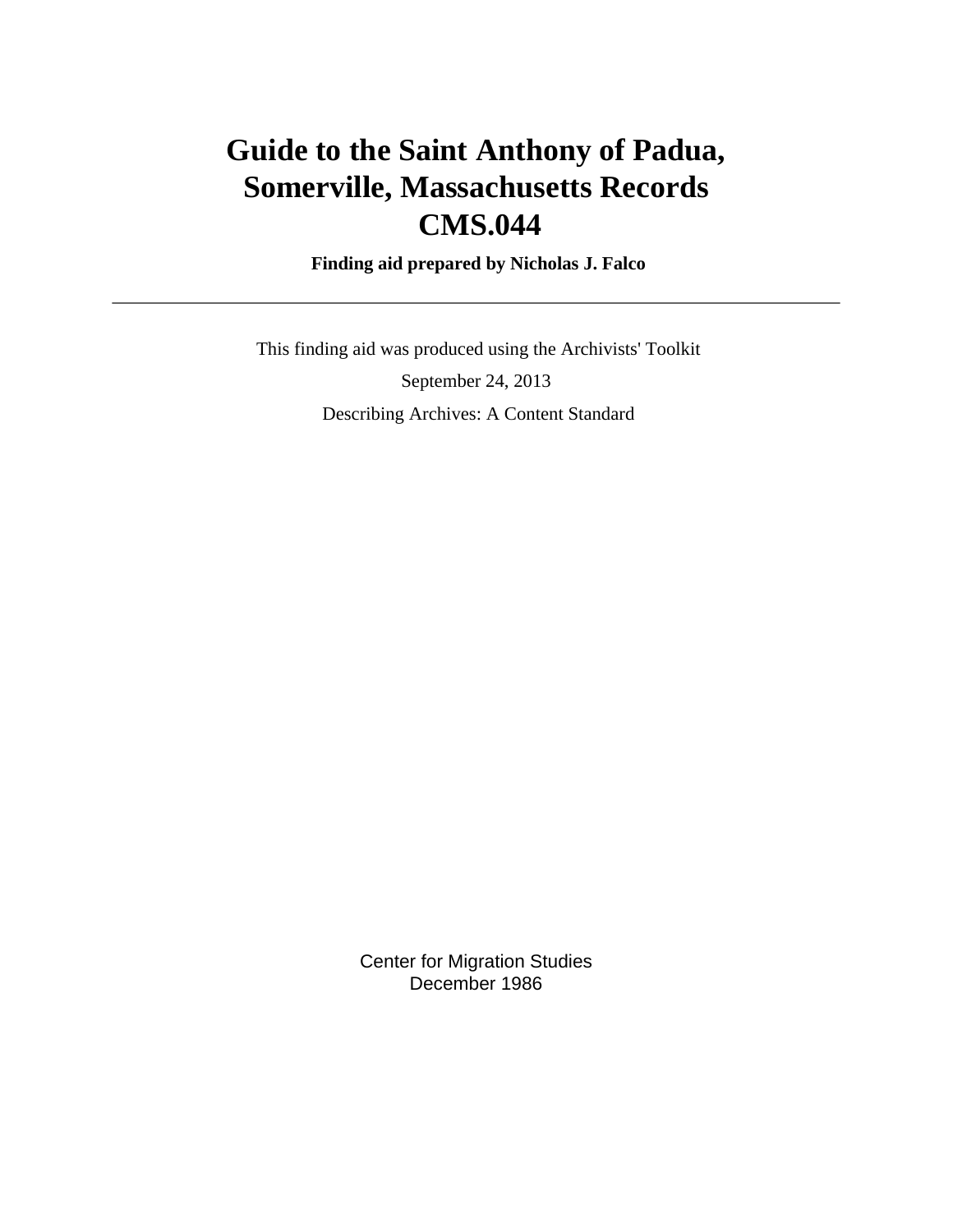# **Table of Contents**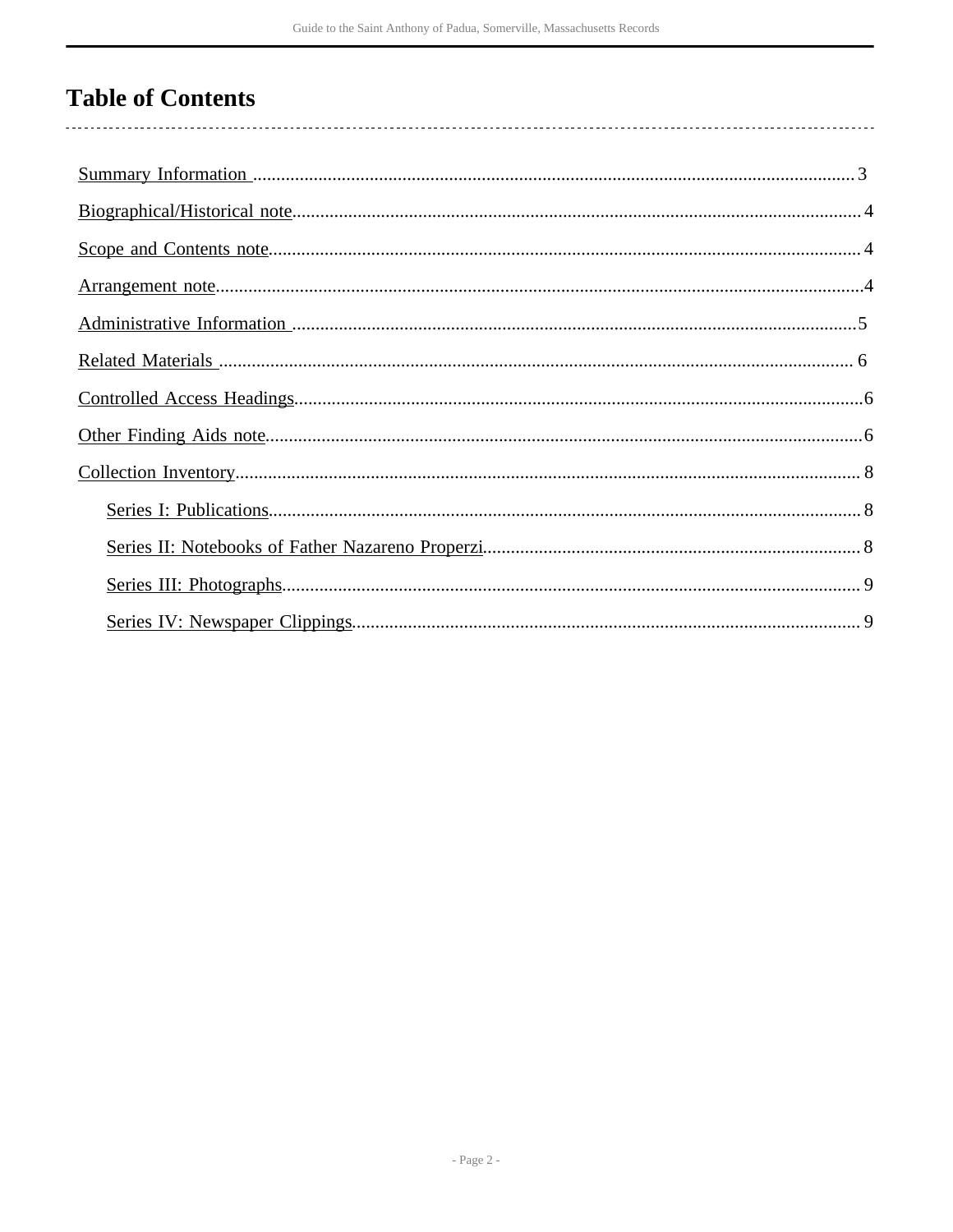# <span id="page-2-0"></span>**Summary Information**

| <b>Repository</b>                                                               | <b>Center for Migration Studies</b>                                                                                                                                                                                                                                                |  |  |
|---------------------------------------------------------------------------------|------------------------------------------------------------------------------------------------------------------------------------------------------------------------------------------------------------------------------------------------------------------------------------|--|--|
| <b>Creator - Collector</b>                                                      | Properzi, Nazareno, 1890-1960                                                                                                                                                                                                                                                      |  |  |
| <b>Title</b>                                                                    | Saint Anthony of Padua, Somerville, Massachusetts Records                                                                                                                                                                                                                          |  |  |
| Date [bulk]                                                                     | Bulk, 1970-1986                                                                                                                                                                                                                                                                    |  |  |
| Date [inclusive]                                                                | 1910-1986                                                                                                                                                                                                                                                                          |  |  |
| <b>Extent</b>                                                                   | 1.0 Linear feet Two document boxes                                                                                                                                                                                                                                                 |  |  |
| Language                                                                        | English                                                                                                                                                                                                                                                                            |  |  |
| Language of Materials note CMS 044 contains material in Italian and in English. |                                                                                                                                                                                                                                                                                    |  |  |
| <b>Abstract</b>                                                                 | CMS 044 documents activities at Saint Anthony of Padua, a Roman<br>Catholic parish in Somerville, Massachusetts, from its founding in 1915<br>by Father Nazareno Properzi of the Society of Saint Charles-Scalabrinians,<br>to 1986, the year in which the records were processed. |  |  |

#### **Preferred Citation note**

Center for Migration Studies of New York; Saint Anthony of Padua, Somerville, Massachusetts Records (CMS 044); Box; Folder.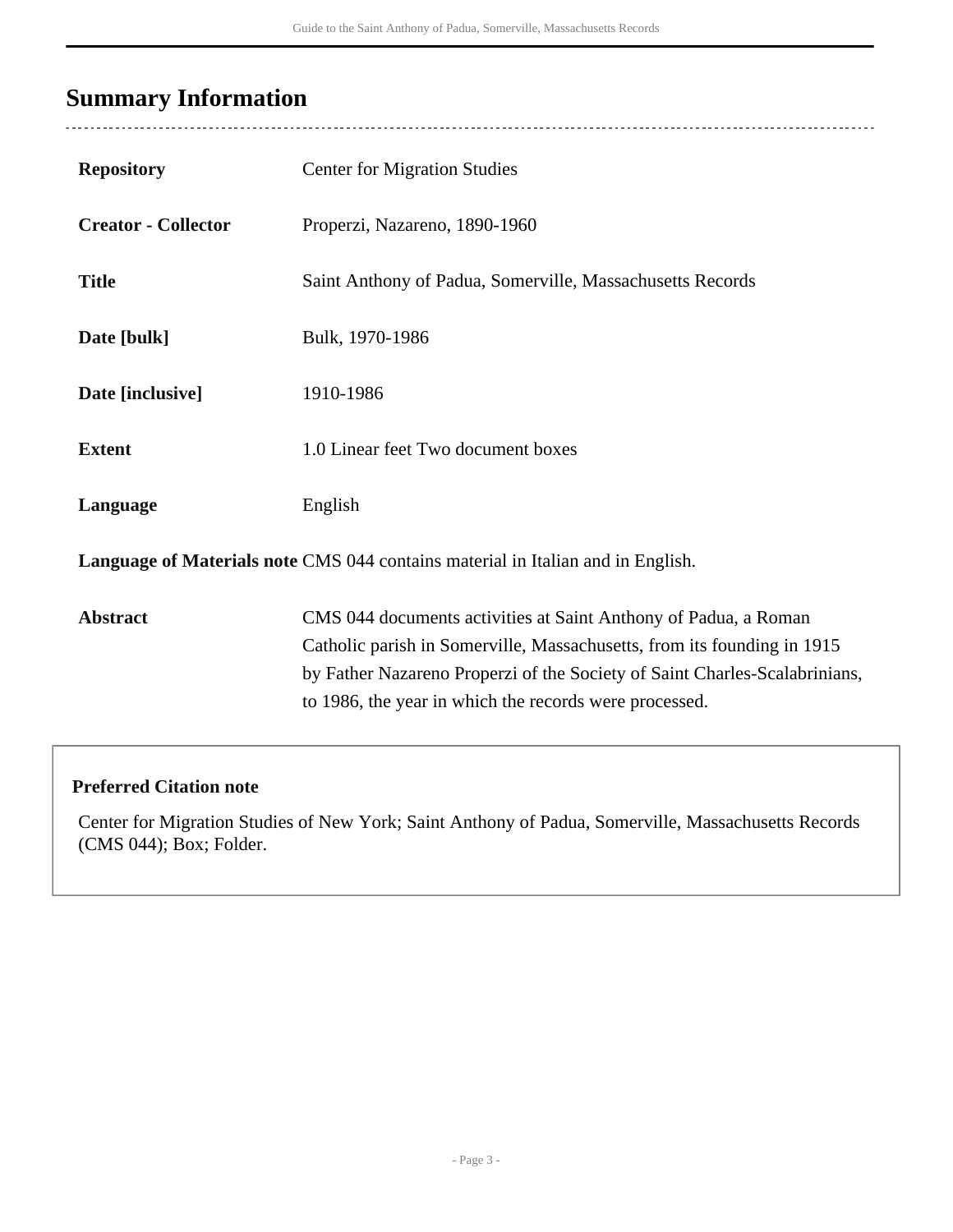## <span id="page-3-0"></span>**Biographical/Historical note**

The US Census for 1890 documents the presence of Italian immigrants in Somerville, Massachusetts, but it was not until 1915 that Father Nazareno Properzi of the Society of Saint Charles-Scalabrinians was assigned to organize a Roman Catholic parish there. Father Properzi secured a building at the corner of School Street and Somerville Avenue, where he had both living and worship space. He said the first mass at the new parish on August 1, 1915. In June of 19196, he secured a lot on which to build and in November of that year work commenced on the new church. Dedicated of the nearly finished church basement took place February 11, 1917. In June of 1921, Father Properzi purchased a second lot on which to build a new rectory, so that he could complete the construction of the church on the first lot. The upper church was dedicated October 4, 19125. Father Properzi continued as pastor until his death by heart attack December 21, 1960.

Fiftieth Anniversary, 1915-1965: Saint Anthony Church, Somerville, Massachusetts (privately published, 1965).

### <span id="page-3-1"></span>**Scope and Contents note**

CMS 044 documents the history of Saint Anthony of Padua, a Roman Catholic parish founded in 1915 by Father Nazareno Properzi of the Society of Saint Charles-Scalabrinians. The majority of this collection are issues of the weekly parish bulletins from 1977-1986. These bulletins list the Mass intentions for the week, announcement of parish activities, and similar notices. Other materials in the collection include Father Properzi's notebooks, newspaper clippings, photographs, parish histories, and parish ephemera.

### <span id="page-3-2"></span>**Arrangement note**

CMS 044 is arranged into five series:

Series I: Publications Series II: Notebooks of Father Nazareno Porperzi Series III: Photographs Series IV: Newspaper Clippings Series V: Miscellaneous Documents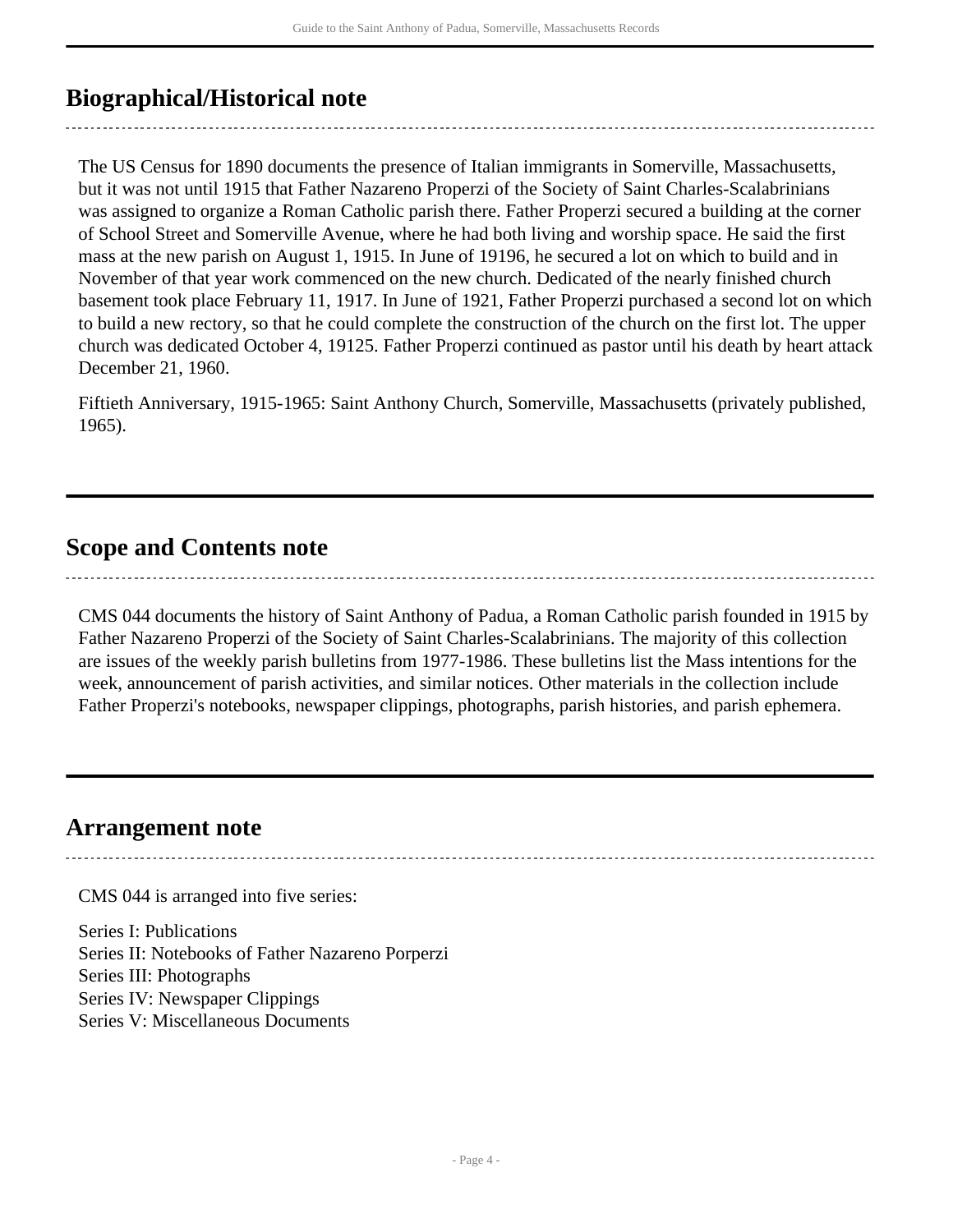### <span id="page-4-0"></span>**Administrative Information**

#### **Publication Information**

Center for Migration Studies December 1986

#### **Revision Description**

 Finding aid inputted into Archivists' Toolkit July 20, 2013, by Mary Brown; edited for DACS compliance by Nicole Greenhouse. July 2013

#### **Conditions Governing Access note**

With the permission of the Executive Director of the Center for Migration Studies.

#### **Conditions Governing Access note**

Open to researchers by appointment.

#### **Legal Status note**

 Saint Anthony of Pauda of Somerville, Massachusetts, is a Roman Catholic parish incorporated according to the laws of the Commonwealth of Massachusetts.

#### **Conditions Governing Use note**

Copyright is owned by the Center for Migration Studies. Permission to publish materials must be requested before use.

#### **Immediate Source of Acquisition note**

CMS 44 originated at Saint Anthony of Padua Church in Somerville, Massachusetts. Sometime between 1977 and 1981 they were transferred to the Center for Migration Studies at the request of Father Silvano Tomasi, then Provincial of the Saint Charles Province of the Society of Saint Charles-Scalabrinians, the priests that staff the parish.

#### **Processing Information note**

In 2013, this collection was entered into the Archivists' Toolkit in compliance with DACS and folder descriptions were simplified from the original print finding aid. (The original finding aid is available in print upon request). Folder titles in the container list online may vary from the the physical folder titles.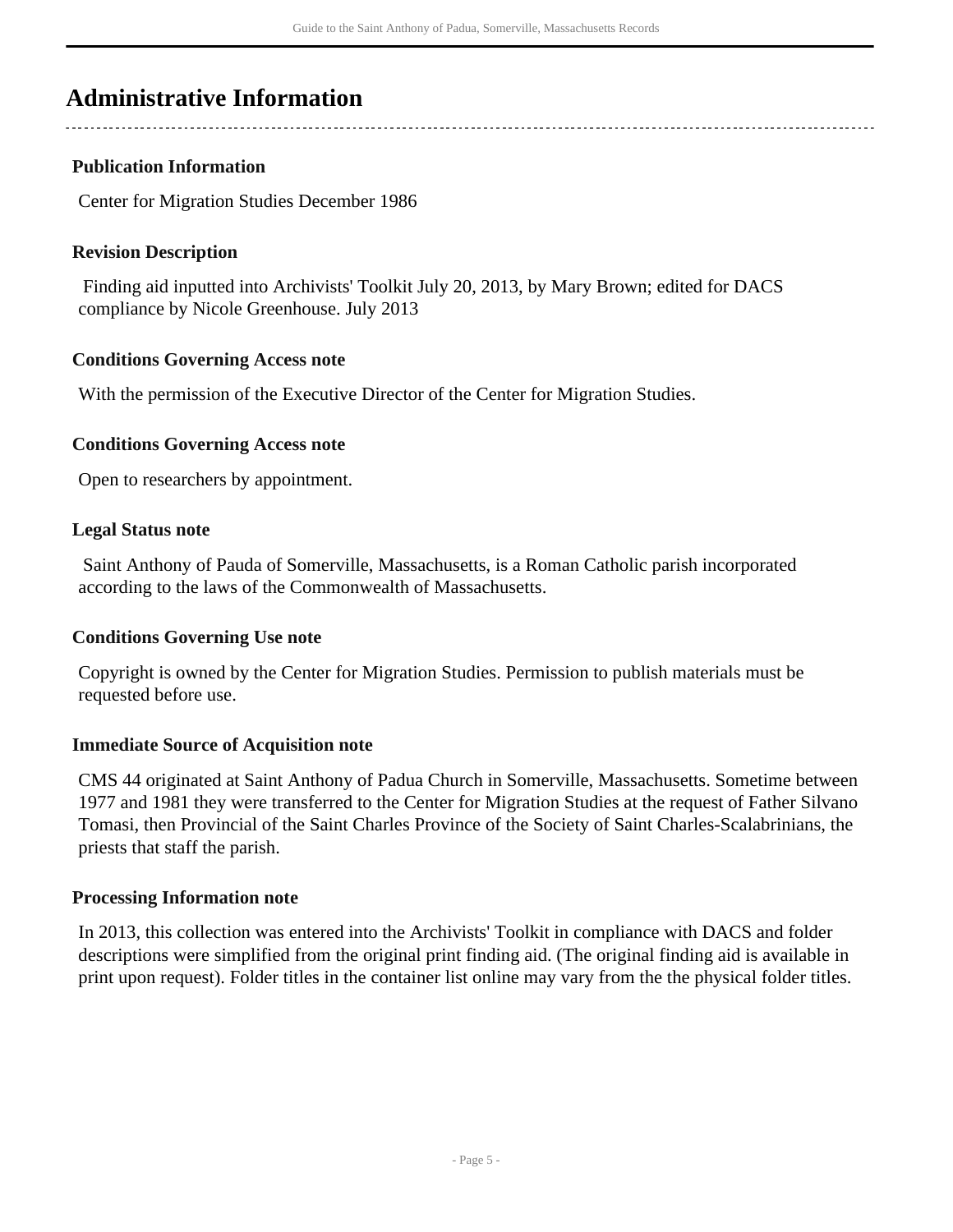## <span id="page-5-0"></span>**Related Materials**

 $\sim$ 

 $\overline{a}$ 

#### **Related Archival Materials note**

Scalabrinian General Archives, Via Calandrelli 11 - 00153 Roma, ITALIA

### <span id="page-5-1"></span>**Controlled Access Headings**

#### **Corporate Name(s)**

• Saint Anthony of Padua (Church: Somerville, Mass.).

#### **Geographic Name(s)**

• Somerville (Mass.)

#### **Personal Name(s)**

• Casassa, Rose

#### **Subject(s)**

- Italian Americans |x Religion.
- Priests |z United States.

### <span id="page-5-2"></span>**Other Finding Aids note**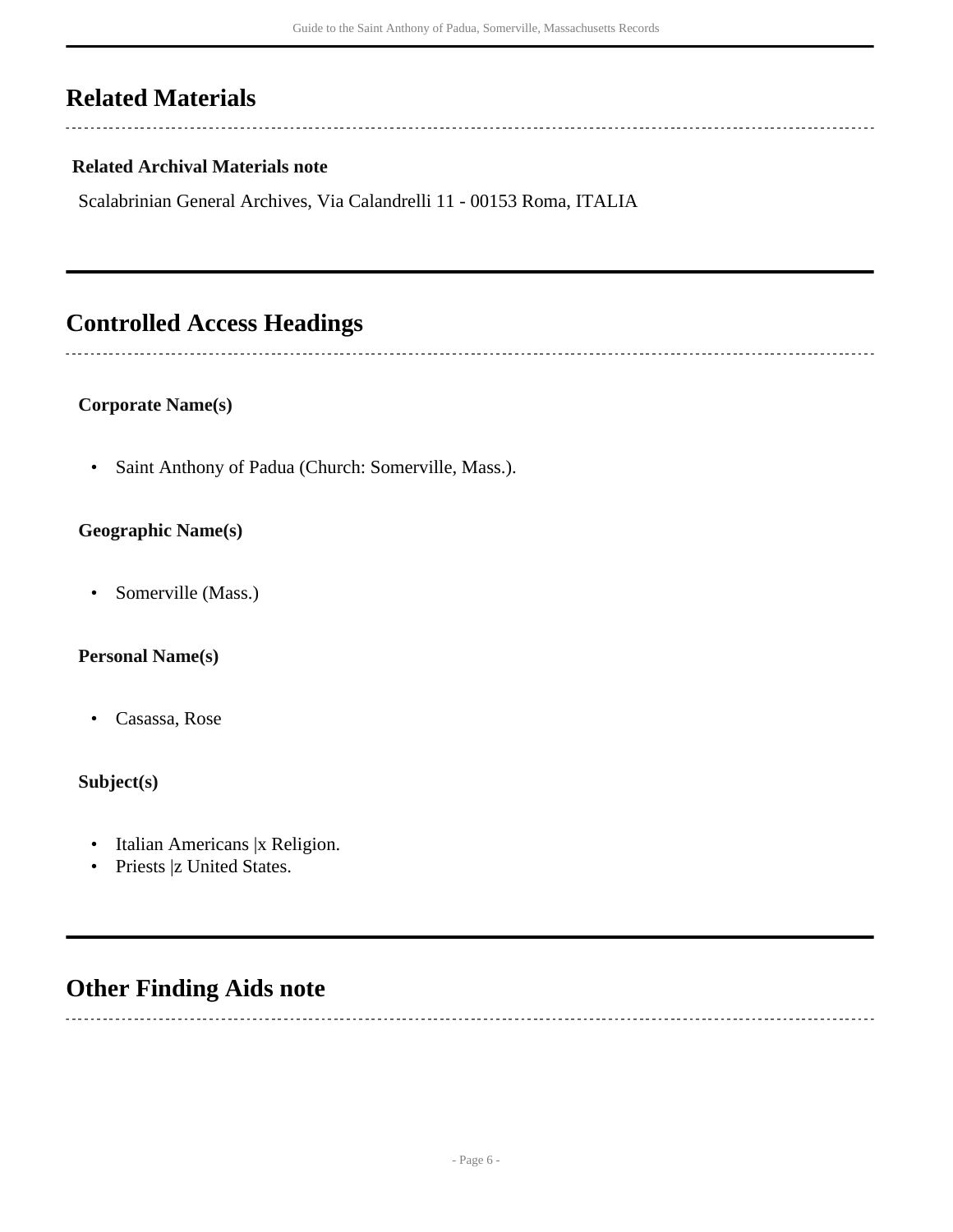The original inventory is available in print upon request.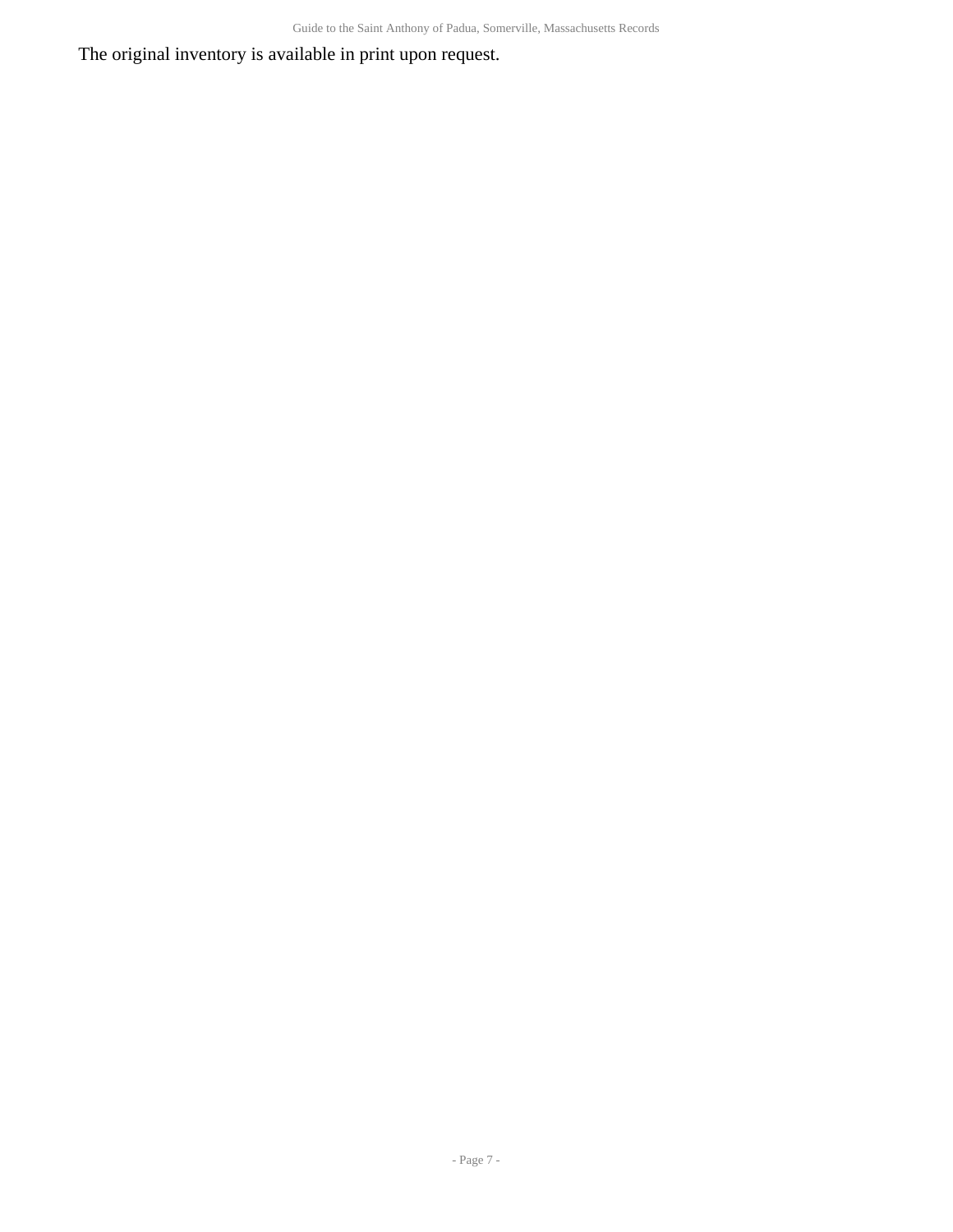### <span id="page-7-0"></span>**Collection Inventory**

#### <span id="page-7-1"></span>**Series I: Publications 1965-1986 (Bulk, 1977-1986)**

#### **Scope and Contents note**

Series I comprises three sorts of publications: an incomplete run of church bulletins printed weekly from 1977 to 1986 for distribution at Sunday Mass; copies of Saint Anthony of Padua in Somerville's 1965 fiftieth anniversary journal, a source for information about the local businesses that helped sponsor it as well as about the parish; and a 1970 calendar commemorating the twenty-fifth anniversary of ordination of then-pastor John Bocciarelli, which also includes demographic data on parishioners and names and address of local businesses.

|                                                                              | <b>Box</b>     |
|------------------------------------------------------------------------------|----------------|
| Church Bulletins 1977-1986 (Bulk, 1977-1986)                                 | 1              |
| Journal 1965 (Bulk, 1965)                                                    | $\overline{c}$ |
| Calendar 1970 (Bulk, 1970)                                                   | 2              |
| Series II: Notebooks of Father Nazareno Properzi 1940-1949 (Bulk, 1940-1949) |                |
|                                                                              |                |

<span id="page-7-2"></span>Series II comprises five spiral-bound ruled notebooks that Father Nazareno Properzi, Saint Anthony in Somerville's founding and long-time pastor kept, probably during the 1940s. In them, he transcribed prayers and poems and jotted down ideas for sermons. His writing is mostly in Italian.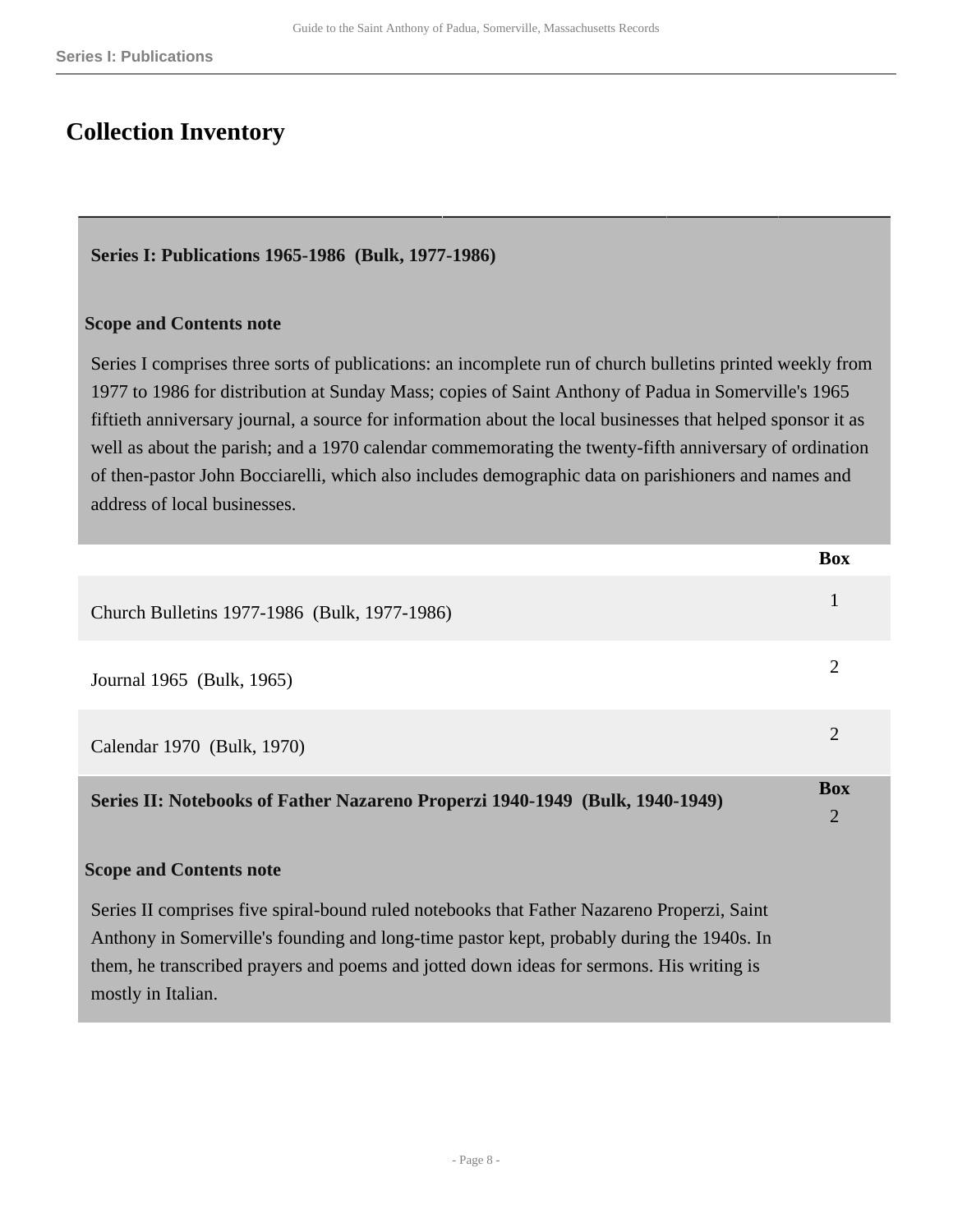#### <span id="page-8-0"></span>**Series III: Photographs 1910-1979 (Bulk, 1950-1979)**

#### **Scope and Contents note**

Series III comprises 33 photographs taken between the 1910s and the 1970s. Persons depicted include pastors Nazareno Properzi and Francis Minchiatti and Rose Cassassa, the parish's long-time organist and women's leader, who was responsible for the preservation of many parish records. Also included are photographs depicting the exterior and interior of the church, young actors and performers likely appearing in a church play, and family groups.

**Box**

<span id="page-8-1"></span>

|                                                                                                                                                                                            | DVA                          |
|--------------------------------------------------------------------------------------------------------------------------------------------------------------------------------------------|------------------------------|
| Properzi, Nazareno 1950-1960 (Bulk, 1950-1960)                                                                                                                                             | $\overline{2}$               |
| Church building 1950-1969 (Bulk, 1950-1960)                                                                                                                                                | $\overline{2}$               |
| Theatrical performance 1960-1969 (Bulk, 1960-1969)                                                                                                                                         | $\overline{2}$               |
| Miscellaneous 1910-1979 (Bulk, 1910-1979)                                                                                                                                                  | $\overline{2}$               |
| Series IV: Newspaper Clippings 1915-1965 (Bulk, 1915-1965)                                                                                                                                 | <b>Box</b><br>$\overline{2}$ |
| <b>Scope and Contents note</b>                                                                                                                                                             |                              |
| Series IV comprises 40 newspaper clippings documents events at Saint Anthony of Padua<br>in Somerville between the founding of the parish in 1915 and the fiftieth anniversary in<br>1965. |                              |
| Series V: Miscellaneous Documents 1915-1971 (Bulk, 1960-1971)                                                                                                                              | $\overline{2}$               |
| <b>Scope and Contents note</b>                                                                                                                                                             |                              |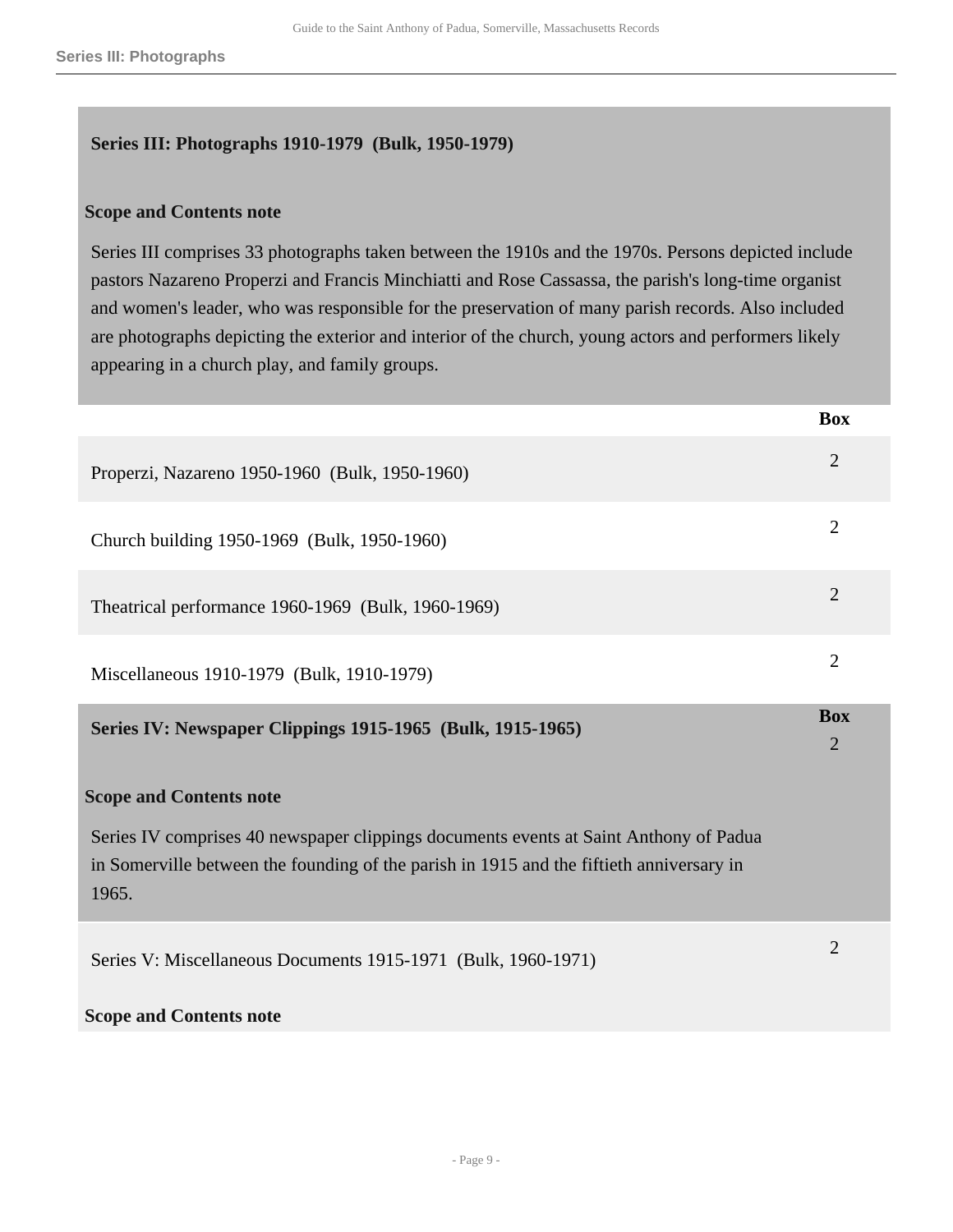Series V comprises 17 items documenting the social history of Saint Anthony of Padua in Somerville. Rose Cassassa, Father Joseph Fugolo, who served at Saint Anthony as an assistant priest, and an anonymous author wrote parish histories. An anonymous author and one-time Scalabrini Superior General Raffaele Larcher wrote biographies of various parish priests. The remaining items are published ephemera advertising events in the parish or in the Italian-American community in the greater Boston area, to which Saint Anthony belonged.

Rose Casassa history 1967 (Bulk, 1967)

Christmas card 1950 (Bulk, 1950)

Priests' biographies 1930 (Bulk, 1930)

"The Fabulous Years" Catholic Youth Organization musical program 1960-1969 (Bulk, 1960-1969)

"The Greatest Talent Show Ever,"parish show 1970 (Bulk, 1970)

Azione Cattolica Benefit Dance, Boston, 1971 1971 (Bulk, 1971)

"Support Program" 1970-1979 (Bulk, 1970-1979)

Centro Italiano 1971 (Bulk, 1971)

First Grand Reunion 1915 (Bulk, 1915)

Italian Festa 1916 (Bulk, 1916)

Minstrel Show and Dance 1917 (Bulk, 1917)